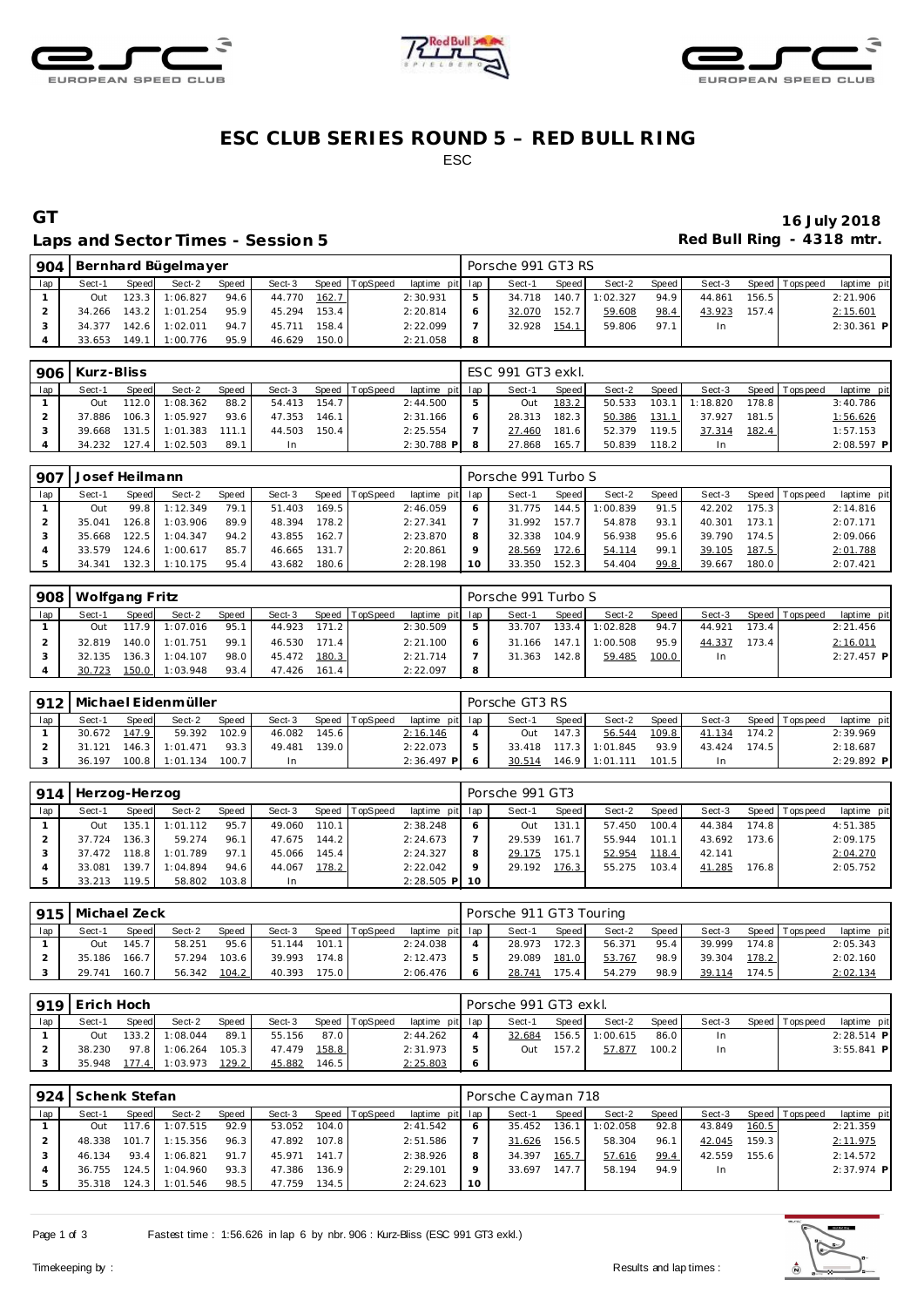





## **ESC CLUB SERIES ROUND 5 – RED BULL RING** ESC

### Laps and Sector Times - Session 5 *Red Bull Ring - 4318 mtr.*

# **GT 16 July 2018**

|     |        |       | 925   Christian Gwschendtner |       |        |       |          |                 |    | Porsche 911 GT3 |       |          |       |        |       |                 |              |
|-----|--------|-------|------------------------------|-------|--------|-------|----------|-----------------|----|-----------------|-------|----------|-------|--------|-------|-----------------|--------------|
| lap | Sect-1 | Speed | Sect-2                       | Speed | Sect-3 | Speed | TopSpeed | laptime pit lap |    | Sect-1          | Speed | Sect-2   | Speed | Sect-3 |       | Speed Tops peed | laptime pit  |
|     | Out    | 100.6 | 1:10.004                     | 81.3  | 53.178 | 149.0 |          | 2:47.770        | 6  | 32.651          | 139.5 | 59.904   | 96.9  | 46.823 | 168.8 |                 | 2:19.378     |
|     | 39.596 | 106.5 | 1:06.799                     | 91.4  | 50.374 | 144.4 |          | 2:36.769        |    | 33.150          | 138.0 | 1:01.187 | 95.1  | 50.161 | 169.5 |                 | 2:24.498     |
|     | 35.791 | 124.6 | 1:03.257                     | 89.9  | 48.628 | 152.3 |          | 2:27.676        | 8  | 30.775          | 150.4 | 59.469   | 93.6  | 46.995 | 160.7 |                 | 2:17.239     |
|     | 37.789 | 122.5 | 1:03.400                     | 92.0  | 47.029 | 168.2 |          | 2:28.218        | Q  | 31.667          | 154.3 | 58.251   | 98.0  | 45.256 | 171.2 |                 | 2:15.174     |
|     | 32.821 | 130.5 | 1:01.716                     | 94.2  | 47.555 | 167.7 |          | 2:22.092        | 10 | 31.107          | 141.1 | 1:04.235 | 83.1  |        |       |                 | $2:36.530$ P |

| 929 | Bernd Molitor |       |          |       |        |       |          |                 |            | Porsche 718 Boxter |       |          |       |        |       |                |              |
|-----|---------------|-------|----------|-------|--------|-------|----------|-----------------|------------|--------------------|-------|----------|-------|--------|-------|----------------|--------------|
| lap | Sect-1        | Speed | Sect-2   | Speed | Sect-3 | Speed | TopSpeed | laptime pit lap |            | Sect-1             | Speed | Sect-2   | Speed | Sect-3 |       | Speed Topspeed | laptime pit  |
|     | Out           | 103.7 | 1:14.246 | 74.4  | 54.043 | 120.4 |          | 2:51.056        | $\epsilon$ | 36.801             | 125.5 | 1:01.815 | 96.3  | 43.309 | 165.9 |                | 2:21.925     |
|     | 44.898        | 96.9  | 1:10.217 | 86.5  | 47.061 | 139.2 |          | 2:42.176        |            | 32.420             | 138.4 | 58.192   | 102.1 | 41.359 | 166.9 |                | 2:11.971     |
|     | 42.580        | 84.8  | 1:06.668 | 92.9  | 46.285 | 144.8 |          | 2:35.533        | 8          | 31.852             | 162.4 | 57.577   | 103.6 | 42.481 | 166.7 |                | 2:11.910     |
|     | 36.726        | 128.6 | 1:05.040 | 92.3  | 47.426 | 138.1 |          | 2:29.192        | $\circ$    | 31.957             | 155.8 | 58.297   | 78.9  | In.    |       |                | $2:36.198$ P |
|     | 35.197        | 21    | 1:05.831 | 90.6  | 45.120 | 149.6 |          | 2:26.148        | 10         |                    |       |          |       |        |       |                |              |

| 941 | Gerald Fischer |       |          |       |        |       |                |                 |         | Porsche GT3 4.0 |       |        |       |        |       |                |              |
|-----|----------------|-------|----------|-------|--------|-------|----------------|-----------------|---------|-----------------|-------|--------|-------|--------|-------|----------------|--------------|
| lap | Sect-1         | Speed | Sect-2   | Speed | Sect-3 |       | Speed TopSpeed | laptime pit lap |         | Sect-1          | Speed | Sect-2 | Speed | Sect-3 |       | Speed Topspeed | laptime pit  |
|     | Out            | 30.8  | 1:07.078 | 92.8  | 44.864 | 155.6 |                | 2:30.292        | 6       | 29.850          | 161.9 | 58.831 | 102.1 | In     |       |                | $3:10.850$ P |
|     | 32.850         | 154.5 | 59.786   | 99.3  | 41.684 | 167.7 |                | 2:14.320        |         | Out             | 161.9 | 56.102 | 102.5 | 41.201 | 168.8 |                | 2:45.224     |
|     | .207           | 155.2 | 58.176   | 102.3 | 41.931 | 171.4 |                | 2:11.314        | 8       | 29.734          | 168.5 | 56.861 | 102.7 | 41.045 | 172.0 |                | 2:07.640     |
|     | 31.568         | 125.9 | 1:00.360 | 98.4  | 41.352 | 166.4 |                | 2:13.280        | $\circ$ | 29.831          | 176.3 | 55.221 | 99.8  | 40.932 | 173.1 |                | 2:05.984     |
|     | 29.993         | 169.  | 56.688   | 100.4 | 39.730 | 175.0 |                | 2:06.411        | 10      | 29.592          | 165.7 | 55.973 | 109.5 | 40.992 | 166.4 |                | 2:06.557     |

|     | Ralph Strühn<br>945 |                       |          |       |        |       |          |                 | Porsche 991 GT3 |        |       |        |       |        |       |             |             |  |
|-----|---------------------|-----------------------|----------|-------|--------|-------|----------|-----------------|-----------------|--------|-------|--------|-------|--------|-------|-------------|-------------|--|
| lap | Sect-1              | Speed                 | Sect-2   | Speed | Sect-3 | Speed | TopSpeed | laptime pit lap |                 | Sect-1 | Speed | Sect-2 | Speed | Sect-3 | Speed | T ops pee d | laptime pit |  |
|     | Out                 | 114.3                 | 1:11.191 | 80.2  | 52.655 | 139.4 |          | 2:44.978        |                 | 30.640 | 168.0 | 56.127 | 99.8  | 42.539 | 167.2 |             | 2:09.306    |  |
|     | 38.095              | 123.6                 | 1:06.869 | 87.2  | 47.908 | 155.8 |          | 2:32.872        |                 | 32.568 | 129.4 | 59.314 | 93.8  | 43.961 | 162.4 |             | 2:15.843    |  |
|     | 33.712              | 143.0                 | 1:00.894 | 92.6  | 43.725 | 161.4 |          | 2:18.331        |                 | 29.487 | 169.3 | 55.830 | 98.7  | 41.983 | 168.2 |             | 2:07.300    |  |
|     | 31.935              | 151<br>$\overline{9}$ | 58.642   | 91.1  | 42.796 | 165.4 |          | 2:13.373        |                 | 29.288 | 169.1 | 54.589 | 101.9 | 39.991 | 172.0 |             | 2:03.868    |  |
|     | 30.783              | 166.2                 | 58.188   | 97.8  | 42.266 | 165.1 |          | 2:11.237        | 10              | 29.071 | 178.3 | 54.025 | 104.7 | 38.942 | 172.0 |             | 2:02.038    |  |

| 946 | Franz Strühn |       |          |       |        |       |                |                 | Porsche 991 GT3 |        |         |        |       |        |       |                 |             |  |
|-----|--------------|-------|----------|-------|--------|-------|----------------|-----------------|-----------------|--------|---------|--------|-------|--------|-------|-----------------|-------------|--|
| lap | Sect-1       | Speed | Sect-2   | Speed | Sect-3 |       | Speed TopSpeed | laptime pit lap |                 | Sect-1 | Speed I | Sect-2 | Speed | Sect-3 |       | Speed Tops peed | laptime pit |  |
|     | Out          | 117   | 1:11.651 | 87.7  | 52.336 | 115.6 |                | 2:44.576        |                 | 30.828 | 161.2   | 55.793 | 99.1  | 42.421 | 170.6 |                 | 2:09.042    |  |
|     | 38.641       | 111   | 1:05.663 | 78.7  | 48.082 | 142.9 |                | 2:32.386        |                 | 33.365 | 130.2   | 58.518 | 93.3  | 44.088 | 180.6 |                 | 2:15.971    |  |
|     | 34.550       | 141.9 | 59.807   | 100.4 | 43.866 | 153.2 |                | 2:18.223        |                 | 29.659 | 171.2   | 55.276 | 98.5  | 42.270 | 176.8 |                 | 2:07.205    |  |
|     | 32.816       | 145.9 | 57.505   | 95.2  | 43.104 | 169.3 |                | 2:13.425        |                 | 29.537 | 160.0   | 55.298 | 112.3 | 39.738 | 179.1 |                 | 2:04.573    |  |
|     | 31.890       | 152.7 | 57.244   | 100.4 | 42.312 | 176.5 |                | 2:11.446        | 10              | 29.208 | 173.7   | 53.803 | 101.9 | 39.683 | 176.2 |                 | 2:02.694    |  |

|     | 949 Dr. Hans Fünfgelder |         |          |              |        |       |                |                 |    | Porsche 991 Targa GTS |                    |        |       |           |       |                 |              |  |  |
|-----|-------------------------|---------|----------|--------------|--------|-------|----------------|-----------------|----|-----------------------|--------------------|--------|-------|-----------|-------|-----------------|--------------|--|--|
| lap | Sect-1                  | Speed   | Sect-2   | <b>Speed</b> | Sect-3 |       | Speed TopSpeed | laptime pit lap |    | Sect-1                | Speed I            | Sect-2 | Speed | Sect-3    |       | Speed Tops peed | laptime pit  |  |  |
|     | Out                     | 130.2 l | 1:06.630 | 87.9         | 44.845 | 165.9 |                | 2:29.930        |    | 30.077                | 148.3              | 57.339 | 98.9  | <b>In</b> |       |                 | $3:05.086$ P |  |  |
|     | 33.017                  | 136.6   | 59.899   | 91.7         | 41.390 | 170.9 |                | 2:14.306        |    | Out                   | 169.3 <sub>1</sub> | 56.057 | 105.9 | 39.821    | 168.2 |                 | 2:44.862     |  |  |
|     | 31.775                  | 162.4   | 57.770   | 94.9         | 42.610 | 166.9 |                | 2:12.155        | 8  | 29.691                | 187.3              | 58.378 | 98.5  | 39.899    | 170.3 |                 | 2:07.968     |  |  |
|     | 30.979                  | 25.6    | 1:00.553 | 96.3         | 41.403 | 172.0 |                | 2:12.935        |    | 29.523                | 192.0              | 55.700 | 100.4 | 41.059    | 170.9 |                 | 2:06.282     |  |  |
|     | 30.025                  | 171.2   | 56.127   | 94.2         | 40.521 | 168.0 |                | 2:06.673        | 10 | 30.731                | 174.3              | 53.626 | 118.2 | 42.504    | 168.0 |                 | 2:06.861     |  |  |

| 953 | Hans Kistenpfennig |       |          |              |        |       |                |                 |         | Porsche 991.2 GT3 |              |        |       |        |       |                   |             |  |  |
|-----|--------------------|-------|----------|--------------|--------|-------|----------------|-----------------|---------|-------------------|--------------|--------|-------|--------|-------|-------------------|-------------|--|--|
| lap | Sect-1             | Speed | Sect-2   | <b>Speed</b> | Sect-3 |       | Speed TopSpeed | laptime pit lap |         | Sect-1            | <b>Speed</b> | Sect-2 | Speed | Sect-3 |       | Speed   Tops peed | laptime pit |  |  |
|     | Out                | 134.8 | 1:01.482 | 100.4        | 49.006 | 118.7 |                | 2:39.539        | $\circ$ | Out               | 134.6        | 57.937 | 109.5 | 43.746 | 180.3 |                   | 4:54.298    |  |  |
|     | 37.272             | 149.8 | 59.719   | 96.9         | 47.604 | 143.8 |                | 2:24.595        |         | 29.853            | 155.6        | 55.508 | 103.3 | 44.226 | 175.3 |                   | 2:09.587    |  |  |
|     | 37.139             | 122.6 | 1:01.627 | 103.1        | 45.601 | 133.5 |                | 2:24.367        |         | 29.306            | 163.9        | 54.679 | 103.1 | 40.724 | 179.1 |                   | 2:04.709    |  |  |
|     | 32.560             | 139.8 | 1:05.638 | 97.6         | 43.359 | 156.5 |                | 2:21.557        |         | 29.519            | 167.5        | 55.230 | 106.1 | 41.107 | 171.2 |                   | 2:05.856    |  |  |
|     | 33.716             | 35.4  | 56.686   | 105.7        | In.    |       |                | $2:27.950$ P    | 10      |                   |              |        |       |        |       |                   |             |  |  |

| 954 | Jan Rehnig |       |          |       |        |       |          |                 |  | Porsche 991 GT3 |       |        |       |        |       |                   |             |  |  |
|-----|------------|-------|----------|-------|--------|-------|----------|-----------------|--|-----------------|-------|--------|-------|--------|-------|-------------------|-------------|--|--|
| lap | Sect-1     | Speed | Sect-2   | Speed | Sect-3 | Speed | TopSpeed | laptime pit lap |  | Sect-1          | Speed | Sect-2 | Speed | Sect-3 |       | Speed   Tops peed | laptime pit |  |  |
|     | Out        | 124.3 | 1:01.134 | 95.6  | 45.206 | 178.2 |          | 2:26.791        |  | 32.156          | 161.  | 56.563 | 102.5 | 41.159 | 180.9 |                   | 2:09.878    |  |  |
|     | .067       | 153.0 | 58.019   | 99.8  | 44.629 | 114.9 |          | 2:13.715        |  | 29.594          | 157.9 | 55.837 | 106.1 | 40.007 | 181.8 |                   | 2:05.438    |  |  |